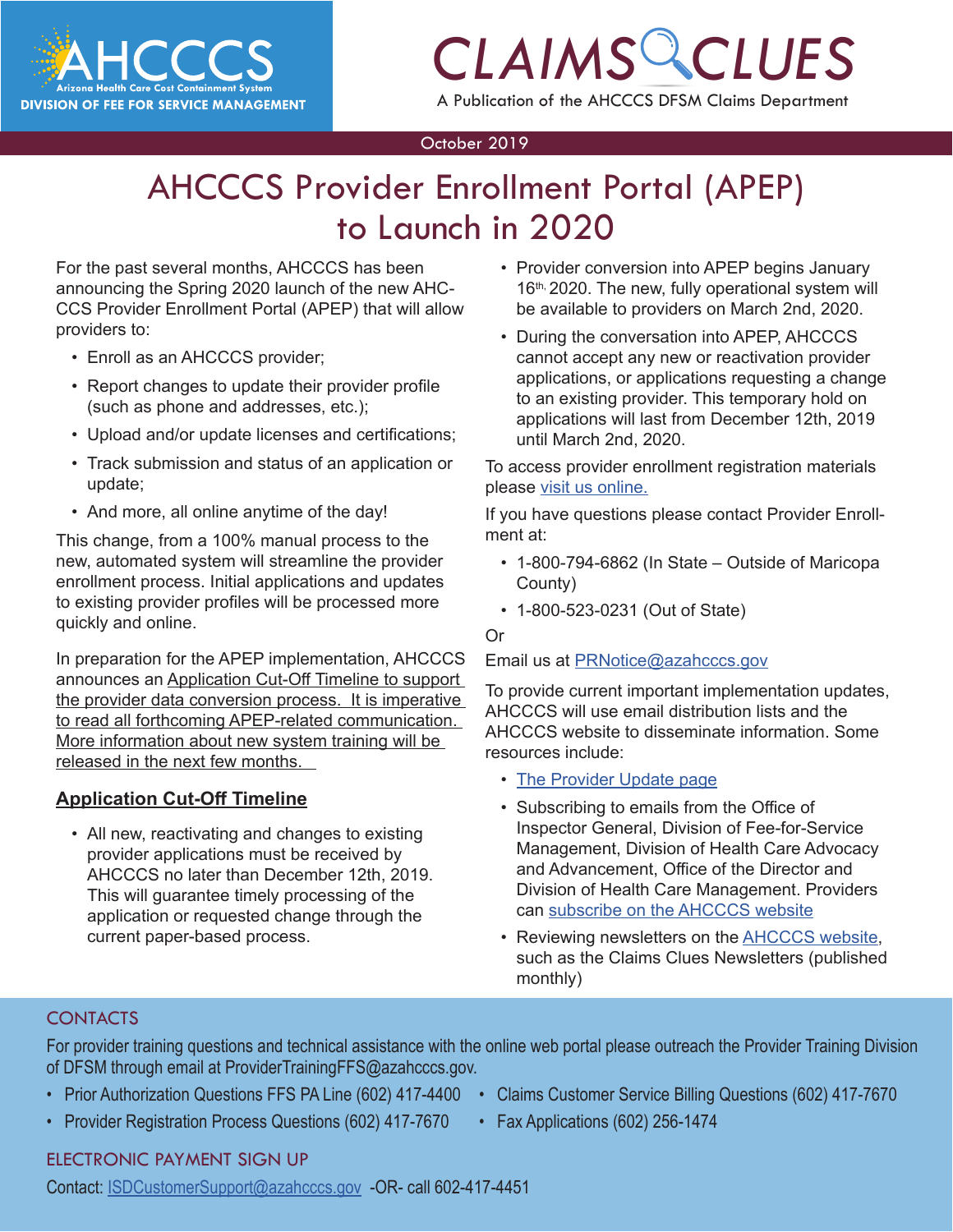### Vaccine Administration and Point of Sale System Billing to Optum

AHCCCS has recently received questions regarding when a vaccination is billable to Optum via the Point of Sale (POS) System and when it is not.

#### **Billable to Optum through the POS System**

When an AHCCCS covered vaccine, such as a flu vaccine, is administered to an adult AHCCCS member, who is 19 years of age or older, in the pharmacy by a pharmacist in accordance with the Arizona State Board of Pharmacy regulations.

#### **Not Billable to Optum through the POS System**

When an AHCCCS covered vaccine, such as a flu vaccine, is administered to an AHCCCS member during an office visit. For instance, a physician or a medical assistant administers the medication. This would not be billable to Optum via the POS System.

Per the Fee-For Service and IHS/Tribal Provider Billing Manuals:

#### **Vaccines and Emergency Medications Administered by Pharmacists to Members 19 Years of Age and Older**

AHCCCS covers vaccines and emergency medication for adults without a prescription order when administered by a pharmacist or an intern at the pharmacy, who is currently licensed and certified by the Arizona State Board of Pharmacy consistent with the limitations of this Policy and state law A.R.S §32-1974.

When billing for a vaccine or medication administered by pharmacists or interns, the facility may not submit a claim to AHCCCS for the administration of the vaccine in addition to the pharmacy billing the PBM for the cost of the vaccine/medication.

For purposes of this section "Emergency Medication" means emergency epinephrine and diphenhydramine. "Vaccines" are limited to AHCCCS covered vaccines

for adults as noted in the AHCCCS Medical Policy Manual (AMPM) Policy 310-M, Immunizations.

In addition to the requirements specified in A.R.S. § 32-1974, AHCCCS requires the following:

- 1. The pharmacy providing the vaccine must be an AHCCCS registered provider;
- 2. IHS and 638 Pharmacies must be registered with AHCCCS; and
- 3. The AHCCCS member receiving the vaccine must be age 19 years or older.

AHCCCS retains the discretion to determine the coverage of vaccines administered by pharmacists/ interns and coverage is limited to the FFS PBM Network Pharmacies.

#### **IHS and 638 Pharmacies**

IHS and 638 Pharmacies may bill the outpatient AIR one time which includes the cost and the administration of the vaccine, when administered by a pharmacist or intern.

The AIR claim, which covers the administration and the cost of the vaccine, counts as the one pharmacy AIR that can be billed per member per day per facility, and applies to medications and vaccines.

IHS and 638 pharmacies may bill the outpatient all-inclusive rate when the pharmacist/intern administers an adult vaccine to a member at the pharmacy, as noted above. The claim shall only be submitted to the FFS PBM for the AIR claim's adjudication.

i.e. A member goes to a pharmacy and has two prescriptions filled, and receives a vaccine administered by the pharmacist. The facility shall not bill for any of these services. The pharmacy may bill one AIR for the two prescriptions and the cost and administration of the vaccine.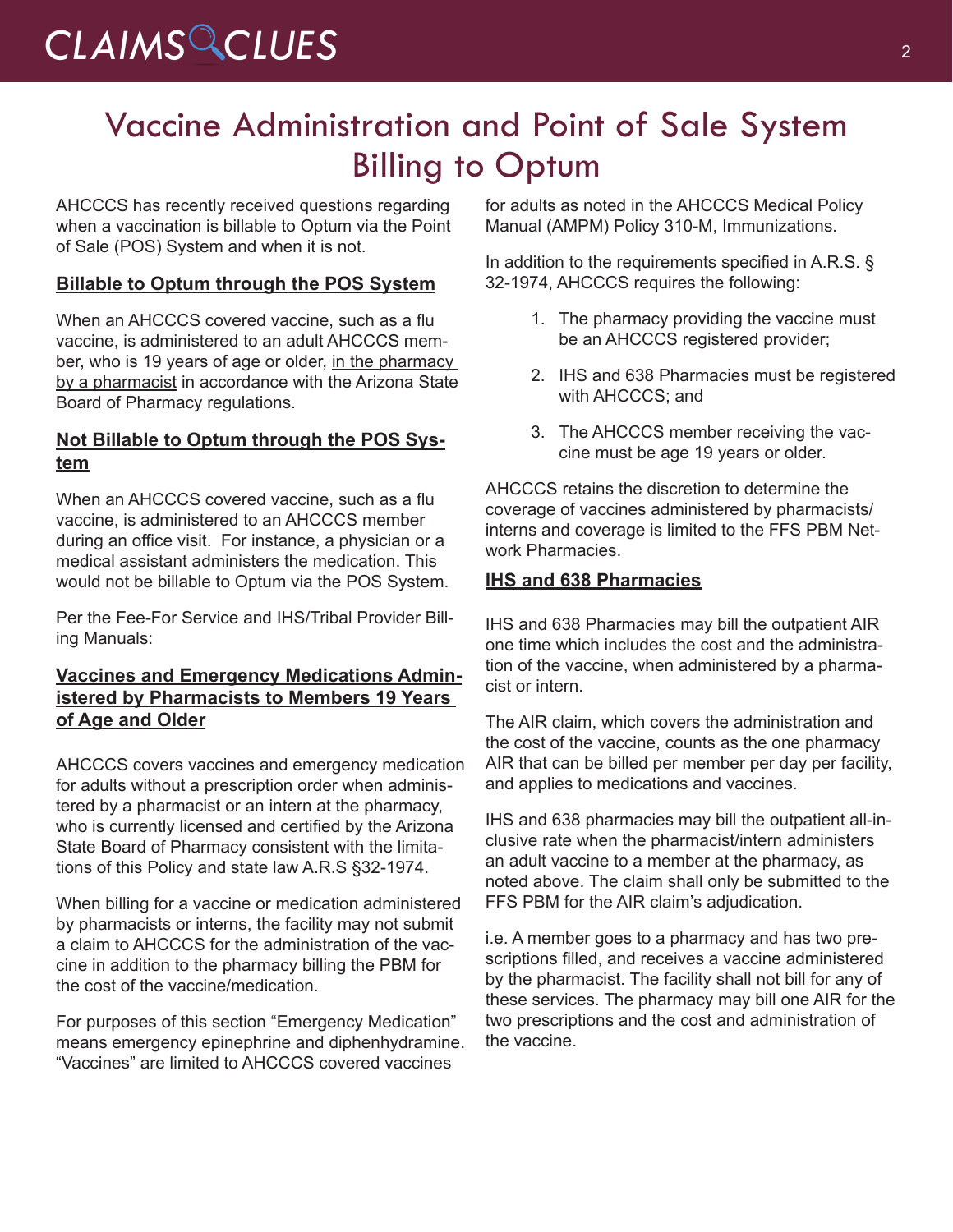## CLAIMS CLUES<sup>3</sup>

### Memo: State of Arizona House Bill 2075; Electronic Prescribing of Controlled Substances (EPCS) Date: October 23rd, 2019

The purpose of this memo is to provide notification of the State of Arizona House Bill 2075 as it pertains to

Electronic Prescribing of Controlled Substances **and the attached additional information on available resources.** 

Beginning January 1, 2020, a Schedule II controlled substance that is an Opioid shall be dispensed only with an electronic prescription order as required by Federal Law or Regulation. The Arizona State Board of Pharmacy will not issue waivers to providers for this regulation.

This is a statutory mandate to all providers sending and pharmacies receiving Schedule II Opioid Prescriptions. Exceptions to HB2075 include federal

facilities, for example, the Indian Health Service, the Department of Veterans Affairs and the Department of Defense; these facilities are not subject to this regulation.

For additional information regarding HB2075, please click the link below to the Arizona State

Board of Pharmacy website to view the Frequently Asked Questions tab "E-Prescribing of

Schedule II Opioids Mandate".

#### [pharmacy.az.gov/faq](https://pharmacy.az.gov/faq)

Please contact the AHCCCS Pharmacy Department at **AHCCCSPharmacyDept@azahcccs.gov** with any questions.

### Arizona Controlled Substances Prescription Monitoring Program

### *Electronic Prescribing of Controlled Substances (EPCS) Pharmacy Requirements*

Beginning **January 1, 2020**, a schedule II controlled substance that is an opioid may be dispensed only with an electronic prescription order as prescribed by federal law or regulation.

This is a statutory mandate to all pharmacies receiving Schedule II opioid prescriptions, with the exception of federal facilities (Indian Health Service, Department of Veterans Affairs, and Department of Defense), as they are not subject to state law.

#### **DISPENSERS FREQUENTLY ASKED QUESTIONS**

#### **What is EPCS?**

EPCS stands for Electronic Prescribing of Controlled Substances and may also be referred to as e-Prescribing of Controlled Substances.

#### **What does EPCS-certified mean?**

In 2010, the Drug Enforcement Administration (DEA) issued regulations permitting

prescribers to write prescriptions for controlled substances electronically. A practitioner is able to issue electronic controlled substance prescriptions only when the electronic prescription or electronic health record (EHR) system the practitioner is using is EPCS-certified. In order to be EPCS-certified, the system must meet strict DEA requirements for credentialing, software certification and dual factor authentication.

#### **What is the difference between e-Prescribing and EPCS?**

Electronic prescribing, or "e-Prescribing," allows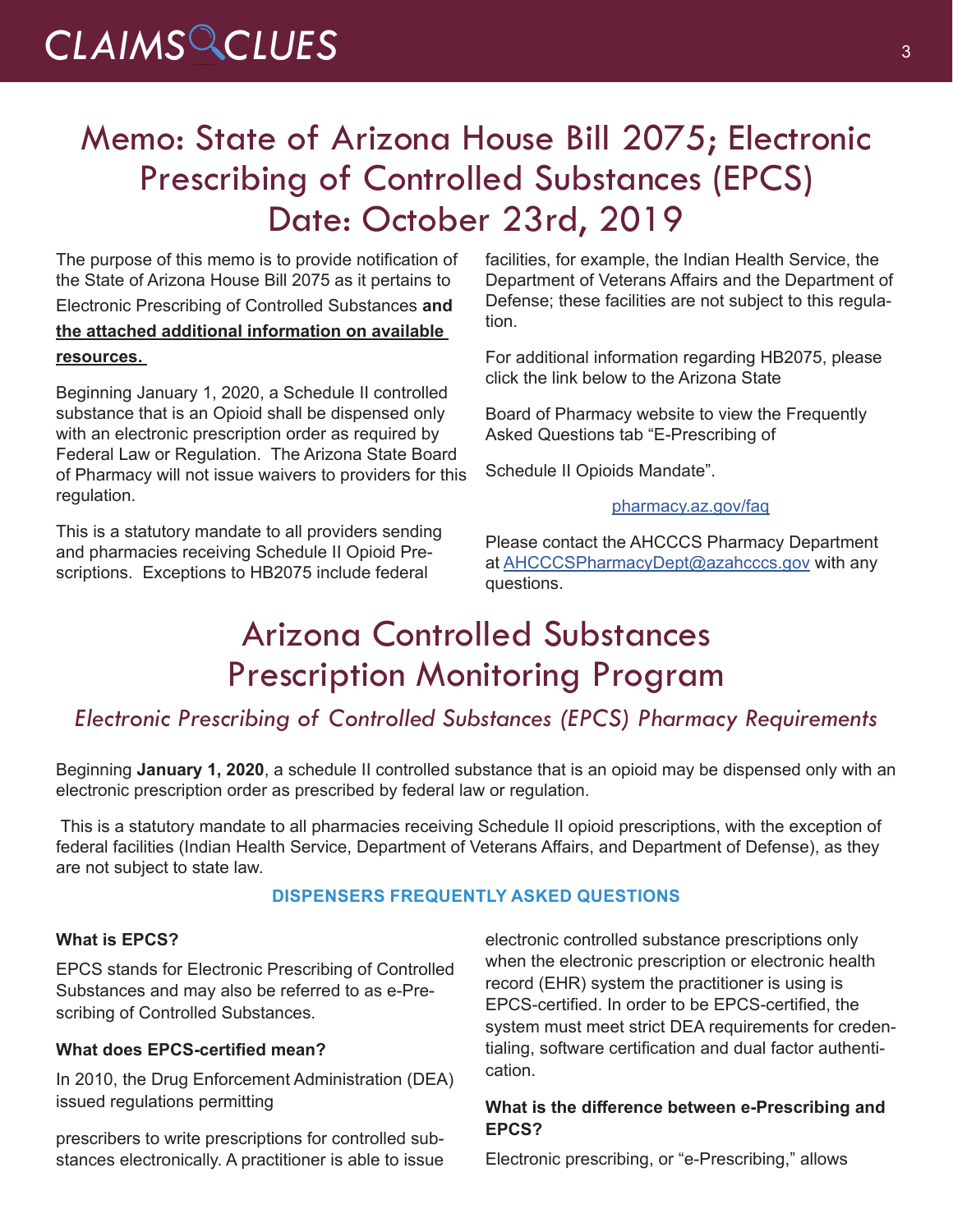## *CLAIMS CLUES* <sup>4</sup>

health care providers to enter non-controlled substance prescription information into a computer device and securely transmit the prescription to pharmacies using a special software program and connectivity to a transmission network. EPCS-certified systems allow health care providers to submit electronic prescriptions for schedule II-V controlled substances. EPCS-certified systems are specialized systems that must meet strict DEA requirements for credentialing, software certification, and dual factor authentication.

#### **Is it true that all Arizona pharmacies must be able to receive controlled substance prescriptions electronically?**

Beginning **January 1, 2020**, a schedule II controlled substance that is an opioid may be dispensed only with an electronic prescription order as prescribed by federal law or regulation. This is a statutory mandate to all pharmacies receiving Schedule II opioid prescriptions, with the exception of federal facilities (Indian Health Service, Department of Veterans Affairs, and Department of Defense), as they are not subject to state law.

#### **Is there a waiver for pharmacies that are currently unable to accept electronically submitted Schedule II opioid prescriptions?**

No, there is *not* a waiver available for schedule II opioid e-Prescribing. Pharmacies must have an EPCS-certified system by **January 1, 2020** in order to receive electronic prescriptions for schedule II controlled substances that are opioids.

#### **If a prescriber sends an electronic prescription for a Schedule II opioid to a pharmacy, but the pharmacy is out of stock of the medication, can the pharmacy electronically transfer the prescription to another pharmacy?**

As of February 2019, pharmacies can only forward an EPCS Schedule II prescription to another store if their EPCS software has that feature. Pharmacies cannot transfer a Schedule II controlled substance prescription. If your EPCS software does not have a forwarding feature, your vendors may be currently working on DEA-approved technology to allow the forwarding of

the prescription. However, this functionality will take time for vendors to develop.

#### **Do Schedule II opioid prescriptions from out-ofstate prescribers need to be electronically submitted?**

Per H.B. 2075, A pharmacy may sell and dispense a schedule II controlled substance prescribed by a medical practitioner who is located in…another state if the prescription was issued to the patient according to and in compliance with the applicable laws of the state of the prescribing medical practitioner and federal law.

#### **Can I fill a written prescription for a schedule II opioid if the provider's electronic prescribing system or my pharmacy management system is not operational or available in a timely manner?**

As per H.B. 2075, If the electronic prescribing system or a pharmacy management system is not operational or available, the pharmacist may dispense a prescription order that is written for a schedule II controlled substance that is an opioid. The pharmacist must maintain a record, for a period of time prescribed by the board, of when the electronic prescribing system or pharmacy management system is not operational or available in a timely manner.

#### **Can outpatient pharmacies fill handwritten prescriptions from federal facilities?**

Yes. As per H.B. 2075, A pharmacist may dispense a prescription order if the prescription order for a schedule II controlled substance that is an opioid is in writing and indicates that the medical practitioner who issued the prescription order provided care for the patient in a veterans administration facility, a health facility on a military base, an Indian Health Services hospital or other Indian Health Service facility, or a Tribal-owned clinic.

#### **What are the next steps for pharmacies if compliance is not met with becoming EPCS capable?**

The Board of Pharmacy will enforce provisions through the opening of and receiving of complaints.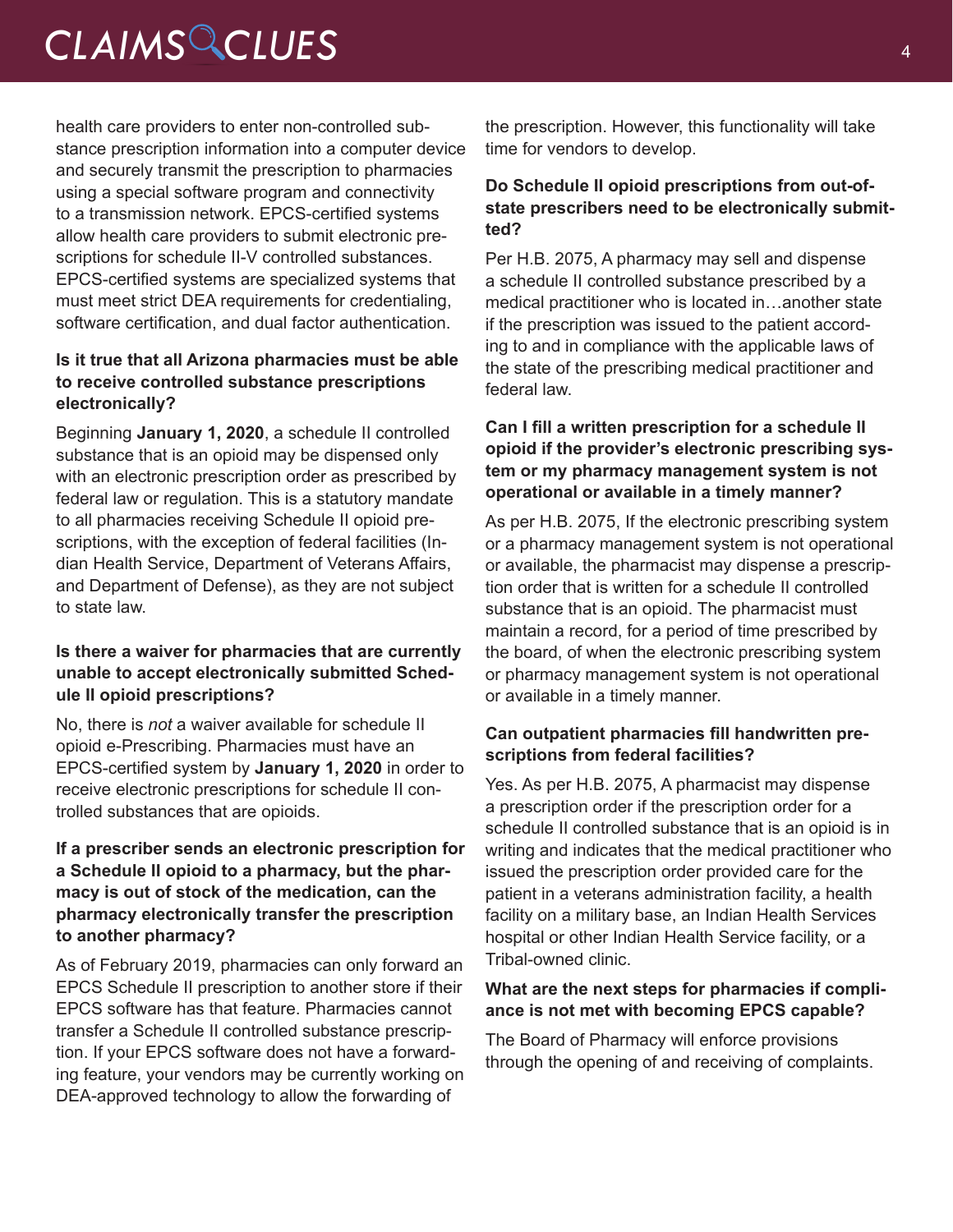### HB2075 Reminders with Additional Resource Information

#### **4 OF 10 PRESCRIBERS AT RISK FOR MISSING THE 2020 EPCS MANDATE**

According to the latest Surescripts data, roughly 4 out of 10 prescribers in Arizona are at risk for missing the January 1, 2020 deadline to meet the new electronic prescribing of controlled substances (EPCS) state requirements mandated by [HB 2075.](https://www.azleg.gov/legtext/54leg/1R/bills/HB2075H.pdf) As of August 2019, approximately 61% of prescribers in Arizona are on track – 39% are not.

For those who have yet to meet the requirements, Health Current's 2019 EPCS Click for Control campaign is here to help.

Developed in partnership with the Arizona Health Care Cost Containment System (AHCCCS), Arizona Department of Health Services (ADHS) and the Arizona Board of Pharmacy, [the 2019 EPCS Click for](https://healthcurrent.org/information-center/controlled-substances/)  [Control campaign offers a wealth of online resources](https://healthcurrent.org/information-center/controlled-substances/) to help meet the requirements.

In addition to the online materials, the popular 2019 EPCS Click for Control Campaign webinar series is available for two remaining dates before the 2020 deadline. Previous webinars were recorded and are available on the [Health Current website](https://healthcurrent.org/information-center/controlled-substances/) for viewing. Click on the webinar titles to register:

[CSPMP: Controlled Substance Prescription Monitor](https://www.eventbrite.com/e/epcs-controlled-substance-prescription-monitoring-program-webinar-oct-30-registration-64942288132)[ing Program](https://www.eventbrite.com/e/epcs-controlled-substance-prescription-monitoring-program-webinar-oct-30-registration-64942288132) Wednesday, October 30, 2019, 12:00 – 1:00 pm

[Written & Electronically Transmitted Prescription Re](https://www.eventbrite.com/e/epcs-written-and-electronically-transmitted-prescription-requirements-webinar-nov-20-registration-70849919015)[quirements](https://www.eventbrite.com/e/epcs-written-and-electronically-transmitted-prescription-requirements-webinar-nov-20-registration-70849919015) Wednesday, November 20, 2019, 12:00 – 1:00 pm

For more information visit the 2019 EPCS Click for [Control online resources](https://healthcurrent.org/information-center/controlled-substances/). For other EPCS questions, contact Health Current at [erx@healthcurrent.orgo](mailto:erx@healthcurrent.org)r (602) 688-7200.

### AHCCCS Fee For Service Drug List & T(RBHA) Drug List Effective 10/01/2019

Dear AHCCCS Providers,

The Division of Fee for Service Management has posted the AHCCCS FFS Drug List and the AHCCCS T(RBHA) Drug list to the AHCCCS Pharmacy Information web page.

The Fee For Service and T(RBHA) Drug Lists are effective October 01, 2019 and we have provided the links to the AHCCCS web pages below.

- AHCCCS DRUG LIST.pdf
- **AHCCCS TRBHA Drug List.pdf**

If you require additional assistance, information or if you have specific questions in regards to the October 01, 2019 Drug lists, you can submit your questions to the Pharmacy Department at

[AHCCCSPharmacyDept@azahcccs.gov](mailto:AHCCCSPharmacyDept@azahcccs.gov)

If you have questions in regards to provider training or a specific question in regards to a AHCCCS policy, you can submit your questions to our Provider Training team at Providertrainingffs@azahcccs.gov.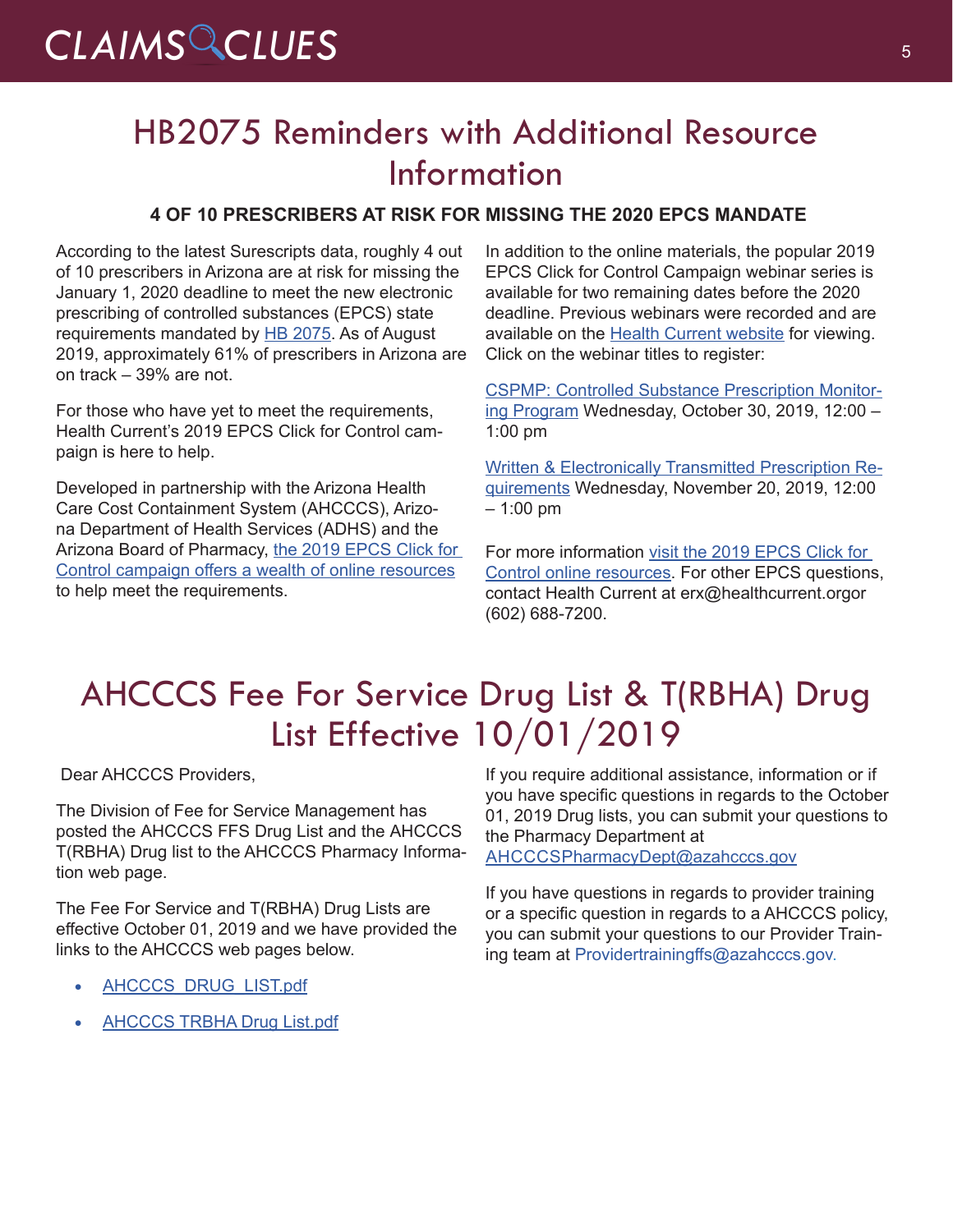# *CLAIMS CLUES* <sup>6</sup>

## APR-DRG Payment Policy Updates

The AHCCCS DRG Payment Policies document has been updated as of October 1, 2019. It can be found on the AHCCCS website, on the [DRG-Based Payment webpage,](https://www.azahcccs.gov/PlansProviders/RatesAndBilling/ManagedCare/DRGbasedpayments.html) and in the AHCCCS Fee-For-Service Provider [Billing Manual](https://azahcccs.gov/PlansProviders/RatesAndBilling/FFS/providermanual.html) as an Addendum to Chapter 11.

### Covered Behavioral Health Services Guide – Important Update

#### **Important Notice:**

Information contained within the AHCCCS Covered Behavioral Health Services Guide (CBHSG) has been transitioned into the following areas:

- AHCCCS Medical Policy Manual (AMPM) Policy [310-B, Behavioral Health Services Benefit](https://www.azahcccs.gov/shared/Downloads/MedicalPolicyManual/310B.pdf)
	- Title XIX/XXI benefit information.
- [AMPM Policy 320-T, Non-Title XIX/XXI Behavior](https://www.azahcccs.gov/shared/Downloads/MedicalPolicyManual/320T.pdf)[al Health Services](https://www.azahcccs.gov/shared/Downloads/MedicalPolicyManual/320T.pdf) 
	- Non-Title XIX/XXI service information.
- Appropriate AMPM Policies as necessary, including:
	- AMPM Policy 310-BB, Transportation; and
	- AMPM Policy 310-V, Behavioral Health Residential Facilities (BHRFs).
- The Fee-For-Service (FFS) and IHS/Tribal Provider Billing Manuals \*\*Undergoing updates as of 10/27/2019.
	- [Chapter 19, Behavioral Health Services,](https://www.azahcccs.gov/shared/Downloads/MedicalPolicyManual/310B.pdf)  [FFS Provider Billing Manual](https://www.azahcccs.gov/shared/Downloads/MedicalPolicyManual/310B.pdf)
- Behavioral Health services billing information for FFS Providers
- ◆ Note: Billing information in the FFS Provider manual is primarily directed to FFS providers; however, the general billing information not identified as specific to FFS providers may also be referred to by ACC (MCO) providers. For FFS Providers, any billing information noted as specific to ACC (MCO) only does not apply to FFS.
- [Chapter 12, Behavioral Health Services,](https://www.azahcccs.gov/PlansProviders/Downloads/IHS-TribalManual/IHS-Chap12BehavioralHealth.pdf)  [IHS/Tribal Provider Billing Manual](https://www.azahcccs.gov/PlansProviders/Downloads/IHS-TribalManual/IHS-Chap12BehavioralHealth.pdf)
	- ◆ Behavioral Health services billing information for IHS/Tribal Providers.

For providers serving AIHP/FFS members, the DFSM Provider Training team can be reached at [Provider-](mailto:ProviderTrainingFFS@azahcccs.gov)[TrainingFFS@azahcccs.gov](mailto:ProviderTrainingFFS@azahcccs.gov).

Providers serving ACC plan members should refer to the enrolled ACC plan billing manual, and/or contact the ACC plan directly for billing related questions.

### Telehealth Services - Important Update

#### **Important Notice:**

Information contained within the Telehealth Training Manual shall be transitioned into the following areas:

- AHCCCS Medical Policy Manual (AMPM) 320-I, [Telehealth Services](https://www.azahcccs.gov/shared/Downloads/MedicalPolicyManual/300/320-I.pdf).
- The Fee-For-Service (FFS) and IHS/Tribal Provider Billing Manuals
	- [Chapter 10, Individual Practitioner Services,](https://www.azahcccs.gov/PlansProviders/Downloads/FFSProviderManual/FFS_Chap10.pdf)  [of the Fee-for-Service Provider Billing Man](https://www.azahcccs.gov/PlansProviders/Downloads/FFSProviderManual/FFS_Chap10.pdf)[ual](https://www.azahcccs.gov/PlansProviders/Downloads/FFSProviderManual/FFS_Chap10.pdf)
- **Chapter 8, Individual Practitioner Services,** [of the IHS/Tribal Provider Billing Manual](https://www.azahcccs.gov/PlansProviders/Downloads/IHS-TribalManual/IHS-Chap08IndivPractitionerSvcs.pdf)

AMPM 320-I, Telehealth Services, recently finished up a public comment period. AHCCCS is reviewing the public comments and upon finalizing our review will post updates in the AMPM.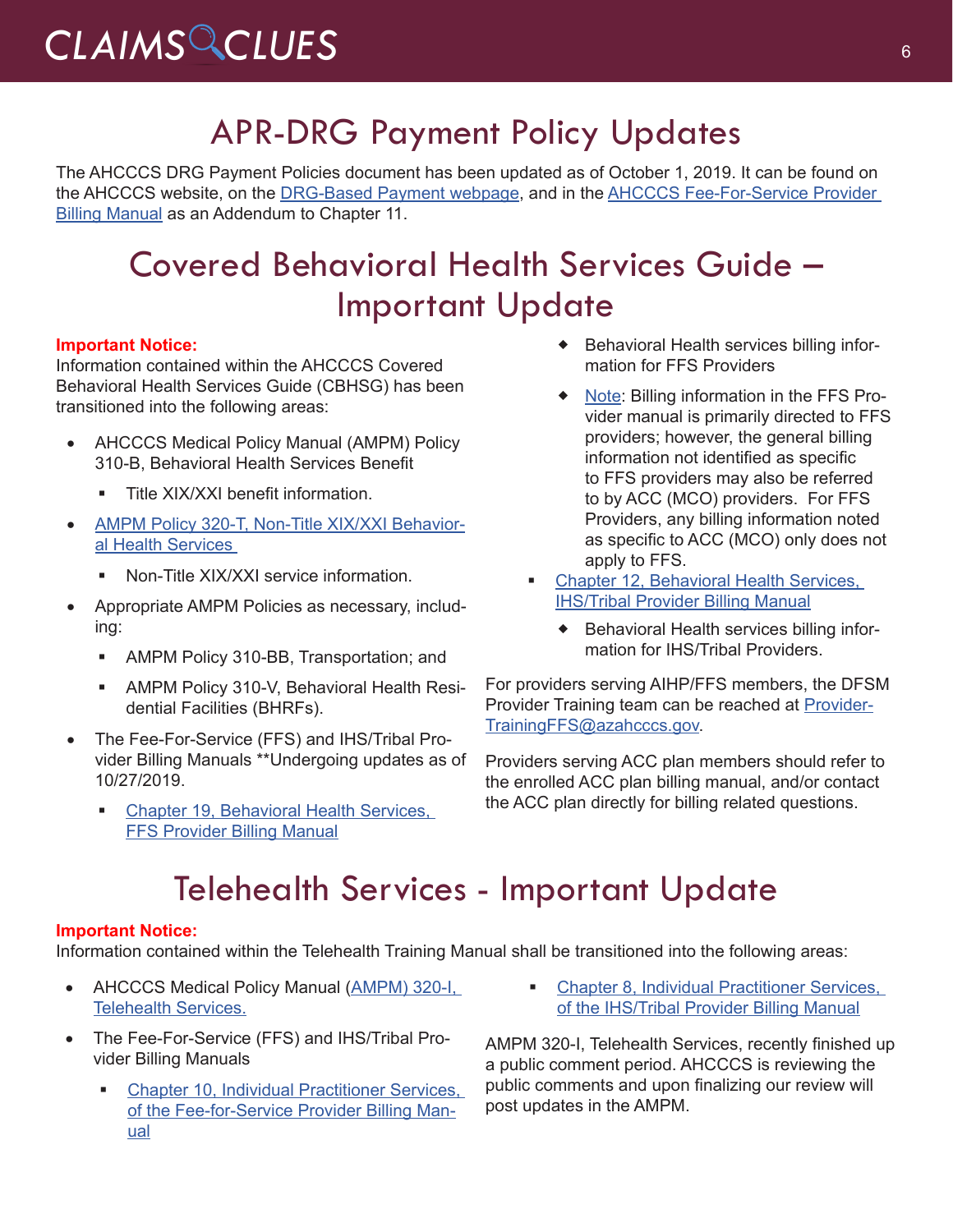# CLAIMS CLUES

## Behavioral Health Facilities Providing Personal Care Services

Effective for dates of service 10/1/2019 and on, Behavioral Health Residential Facilities (BHRFs) who are also licensed through the Arizona Department of Health Services (ADHS) to provide personal care services may begin billing for H0018 (Behavioral health; short term residential, without room and board, per diem) with the TF modifier for personal care services.

This billing combination is only to be used by BHRFs licensed with ADHS to provide personal care services. Any member receiving such services must have had

an assessment by a medical provider indicating that the member's condition requires assistance with personal care.

Please note that a BHRF that is licensed to provide personal care services should only bill H0018 with the TF modifier for members that require personal care services, as documented in their assessment and service/treatment plan.

For additional information please review [AMPM Policy](https://www.azahcccs.gov/shared/Downloads/MedicalPolicyManual/300/320v.pdf)  [320-V, Behavioral Health Residential Facilities.](https://www.azahcccs.gov/shared/Downloads/MedicalPolicyManual/300/320v.pdf)

### Non-Emergency Medical Transportation Daily Trip Report Reminders

NEMT providers are reminded to review the NEMT Trip Report instructions available on the AHCCCS website.

• [NEMT Daily Trip Report Instructions](https://www.azahcccs.gov/PlansProviders/Downloads/FFSProviderManual/FFSChap_14TransportationExhibit2.pdf)

Please note that different versions of the Daily Trip Report may **not** be used or submitted. The attachment available in Exhibit 14-1 (FFS Provider Billing Manual) and 11-1 (IHS/Tribal Provider Billing Manual) is the only version that may be submitted.

- Providers are not permitted to create their own versions of the AHCCCS Daily Trip Report for submission. **Only the AHCCCS approved Daily Trip Report can be used.**
- It is available as a PDF and Excel file (to allow providers to expand the additional information area if needed).

The AHCCCS Daily Trip Report should be scanned in as an 8  $\frac{1}{2}$  x 11 (Letter Size) PDF format. If you upload a daily trip report in a different size or upload a non-PDF file, it will not be processed.

The AHCCCS Daily Trip Report may be filled out on a tablet or another electronic device, as long as all federal and state requirements are taken to protect member information. If this is done it may be submitted in one of two ways:

- 1. Printing it out and mailing it in, or
- 2. Electronic submission through the provider portal as a PDF file.

AHCCCS will not accept HTML files of the AHCCCS Daily Trip Report.

AHCCCS will not accept Excel files of the AHCCCS Daily Trip Report. If a provider uses the Excel file, they **must** convert to a PDF before submission. The Excel file was made available on the AHCCCS website due to provider requests. It still will need converted to a PDF format prior to submission.

AHCCCS **will** accept PDF files of the AHCCCS Daily Trip Report.

> Note: If the AHCCCS Daily Trip Report is submitted as a PDF file through the 275 Provider Portal, it is necessary that the PDF file allow AHCCCS to extract the document, otherwise AHCCCS will not be able to view the submitted PDF file.

Questions? Please outreach the provider training team at [providertrainingffs@azahcccs.gov](mailto:providertrainingffs@azahcccs.gov).